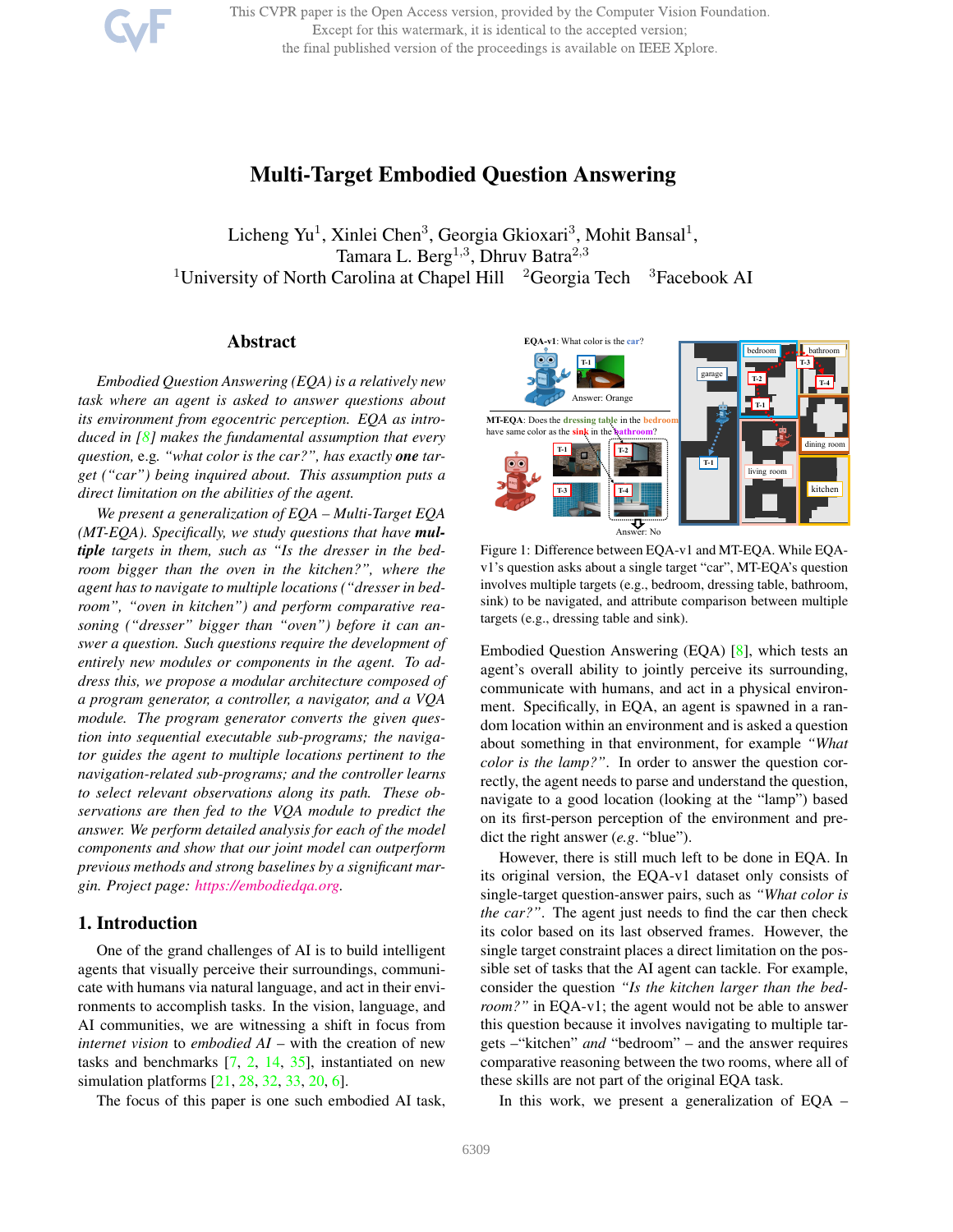

multi-target EQA (MT-EQA). Specifically, we study questions that have multiple implicit targets in them, such as *"Is the dresser in the bedroom bigger than the oven in the kitchen?"*. At a high-level, our work is inspired by the visual reasoning work of Neural Modular Networks [4] and CLEVR [18]. These works study compositional and modular reasoning in a fully-observable environment (an image). Our work may be viewed as embodied visual reasoning, where an agent is asked a question involving multiple modules and needs to gather information before it can execute them. In MT-EQA, we propose 6 types of compositional questions which compare attribute properties (color, size, distance) between multiple targets (objects/rooms). Fig. 1 shows an example from the MT-EQA dataset and contrasts it to the original EQA-v1 dataset.

The assumption in EQA-v1 of decoupling navigation from question-answering not only makes the task simpler but is also reflected in the model used – the EQA-v1 model simply consists of an LSTM navigator which after stopping, hands over frames to a VQA module. In contrast, MT-EQA introduces new modeling challenges that we address in this work. Consider the MT-EQA question in Fig. 1 – *"Does the table in the bedroom have same color as the sink in the bathroom?"*. From this example, it is clear that not only is it necessary to have a tighter integration between navigator and VQA, but we also need to develop fundamentally new modules. An EQA-v1 [8] agent would navigate to the final target location and run the VQA module based on its last sequence of frames along the path. In this case, only the "sink" would be observed from the final frames but dressing table would be lost. Instead, we propose a new model that consists of 4 components: (a) a program generator, (b) a navigator, (c) a controller and (d) a VQA module. The program generator converts the given question into sequential executable sub-programs, as shown in Fig. 2. The controller executes these sub-programs sequentially and gives control to the navigator when the navigation sub-programs are invoked (*e.g.* nav\_room(bedroom)). During navigation, the controller processes the first-person views observed by the agent and predicts whether the target of the sub-program (*e.g*. bedroom) has been reached. In addition, the controller extracts cues pertinent to the questioned property of the sub-target, *e.g*. query(color). Finally, these cues are fed into the VQA module which deals with the comparison of different attributes, *e.g*. executing equal color() by comparing the color of dressing table and sink (Fig. 1 ).

Empirically, we show results for our joint model and analyze the performance of each of our components. Our full model outperforms the baselines under almost every navigation and QA metric by a large margin. We also report performance for the navigator, the controller, and the VQA module, when executed separately in an effort to isolate and better understand the effectiveness of these components. Our ablation studies show that our full model is better at all sub-tasks, including room navigation, object navigation and final EQA accuracy. Additionally, we find quantitative evidence that MT-EQA questions on closer targets are relatively easier to solve as they require shorter navigation, while questions for farther targets are harder.

### 2. Related Work

Our work relates to research in embodied perception and modular predictive models for program execution.

Embodied Perception. Visual recognition from images has witnessed tremendous success in recent years with the advent of deep convolutional neural networks (CNNs) [22, 31, 15] and large-scale datasets, such as ImageNet [26] and COCO [24]. More recently, we are beginning to witness a resurgence of *active vision*. For example, end-to-end learning methods successfully predict robotic actions from raw pixel data [23]. Gupta *et al*. [14] learn to navigate via mapping and planning. Sadeghi & Levine [27] teach an agent to fly in simulation and show its performance in the real world. Gandhi *et al*. [11] train self-supervised agents to fly from examples of drones crashing.

At the intersection of active perception and language understanding, several tasks have been proposed, including instruction-based navigation [7, 2], target-driven navigation [36, 14], embodied question answering [8], interactive question answering  $[13]$ , and task planning  $[35]$ . While these tasks are driven by different goals, they all require training agents that can perceive their surroundings, understand the goal – either presented visually or in language instructions – and act in a virtual environment. Furthermore, the agents need to show strong generalization ability when deployed in novel unseen environments [14, 32].

Environments. There is an overbearing cost to developing real-world interactive benchmarks. Undoubtedly, this cost has hindered progress in studying embodied tasks. On the contrary, virtual environments that offer rich, efficient simulations of real-world dynamics, have emerged as promising alternatives to potentially overcome many of the challenges faced in real-world settings.

Recently there has been an explosion of simulated 3D environments in the AI community, all tailored towards different skill sets. Examples include ViZDoom [20], TorchCraft [30] and DeepMind Lab [5]. Just in the last year, simulated environments of semantically complex, realistic 3D scenes have been introduced, such as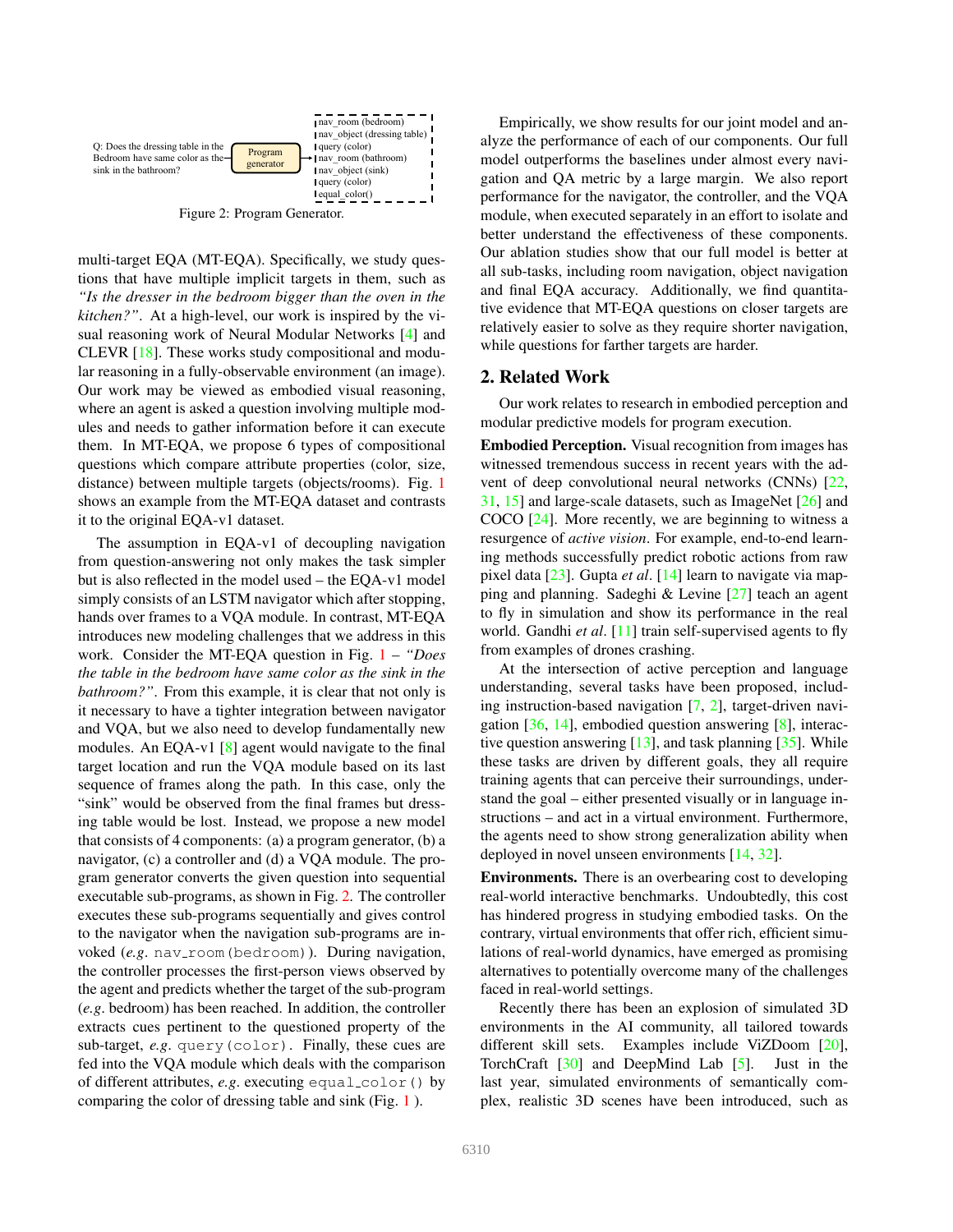HoME [6], House3D [32], MINOS [28], Gibson [33] and AI2THOR [21]. In this work, we use House3D, following the original EQA task [8]. House3D is a rich, interactive 3D environment based on human-designed indoor scenes sourced from SUNCG [29].

Modular Models. Neural module networks were originally introduced for visual question answering [4]. These networks decompose a question into several components and dynamically assemble a network to compute the answer, dealing with variable compositional linguistic structures. Since their introduction, modular networks have been applied to several other tasks: visual reasoning [16, 19], relationship modeling [17], embodied question answering [9], multitask reinforcement learning [3], language grounding on images [34] and video understanding [12]. Inspired by [10, 19], we cast EQA as a partially observable version of CLEVR and extend the modular idea to this task, which we believe requires an increasingly modular model design to address visual reasoning within a 3D environment.

# 3. Multi-Target EQA Dataset

We now describe our proposed Multi-Target Embodied Question Answering (MT-EQA) task and associated dataset, contrasting it against EQA-v1. In v1 [8], the authors select 750 (out of about 45,000) environments for the EQA task. Four types of questions are proposed, each questioning a property (color, location, preposition) of a single target (room, object), as shown at the top of Table. 1. Our proposed MT-EQA task generalizes EQA-v1 and involves comparisons of various attributes (color, size, distance) between multiple targets, shown at the bottom of Table. 1. Next, we describe in detail the generation process, as well as useful statistics of MT-EQA.

#### 3.1. Multi-Target EQA Generation

We generate question-answer pairs using the annotations available on SUNCG. We use the same number of rooms and objects as EQA-v1 (see Figure 2 in [8]). Each question in MT-EQA is represented as a series of functional programs, which can be executed on the environment to yield a ground-truth answer. The functional programs consist of some elementary operations, e.g., select(), unique(), object color pair(), query(), *etc*., that operate on the room and object annotations.

Each question type is associated with a question template and a sequence of operations. For example, consider the question type in MT-EQA object color compare, whose template is *"Does* <*OBJ1*> *share same color as* <*OBJ2*> *in* <*ROOM*>*?"*. Its sequence of elementary operations is: select(rooms)  $\rightarrow$  unique(rooms)  $\rightarrow$  select(objects)  $\rightarrow$ unique(objects)  $\rightarrow$  pair(objects)  $\rightarrow$  query(color compare).

The first function, select(rooms), returns all rooms in the environment. The second function, unique(rooms), selects



Figure 3: IOU between the target's mask and the centered rectangle mask. Higher IOU is achieved when the target has larger portion in the center of the view.

a single unique room from the list to avoid ambiguity. Similarly, the third function, select(objects), and fourth function, unique(objects), return unique objects in the selected room. The fifth function, pair(objects), pairs the objects. The final function, query(color compare), compares their colors.

We design 6 types of questions comparing different attributes between objects (inside same room/across different rooms), distance comparison, and room size comparison. All question types and templates are shown in Table 2.

In some cases, a question instantiation returned from the corresponding program, as shown above, might not be executable, as rooms might be disconnected or not reachable. To check if a question is feasible, we execute the corresponding nav\_room() and nav\_object() programs and compute shortest paths connecting the targets in the question. If there is no path<sup>1</sup>, it means the agent would not be able to look at all targets starting from its given spawn location. We filter out such impossible questions.

For computing the shortest path connecting the targets, we need to find the position  $(x, y, z, yaw)$  that best views each target. In order to do so, we first sample 100 positions near the target. For each position, we pick the yaw angle that looks at the target with the highest Intersection-Over-Union (IOU), computed using the target's mask $^2$  and a centered rectangular mask. Fig. 3 shows 4 IOU scores of *coffee machine* and *refrigerator* from different positions. We sort the 100 positions and pick the one with highest IOU as the best-view position of the target, which is used to connect the shortest-path. For each object, its highest IOU value  $IOU_{best}$  is recorded for evaluation purposes (as a reference of the target's best-view).

To minimize the bias in MT-EQA, we perform entropyfiltering, similar to  $[8]$ . Specifically for each unique question, we compute its answer distribution across the whole dataset. We exclude questions whose normalized answer distribution entropy is below  $0.9<sup>3</sup>$ . This prevents the agent from memorizing easy question-answer pairs without looking at the environment. For example, the answer to *"is the*

<sup>&</sup>lt;sup>1</sup>This is a result of noisy annotations in SUNCG and inaccurate occupancy maps due to the axis-aligned assumption returned by House3D.

<sup>2</sup>House3D returns the the ground-truth semantic segmentation for each first-person view.

 $3R$ ather than 0.5 in [8], we set the normalized entropy threshold as 0.9 (maximum is 1) since all of our questions have binary answers.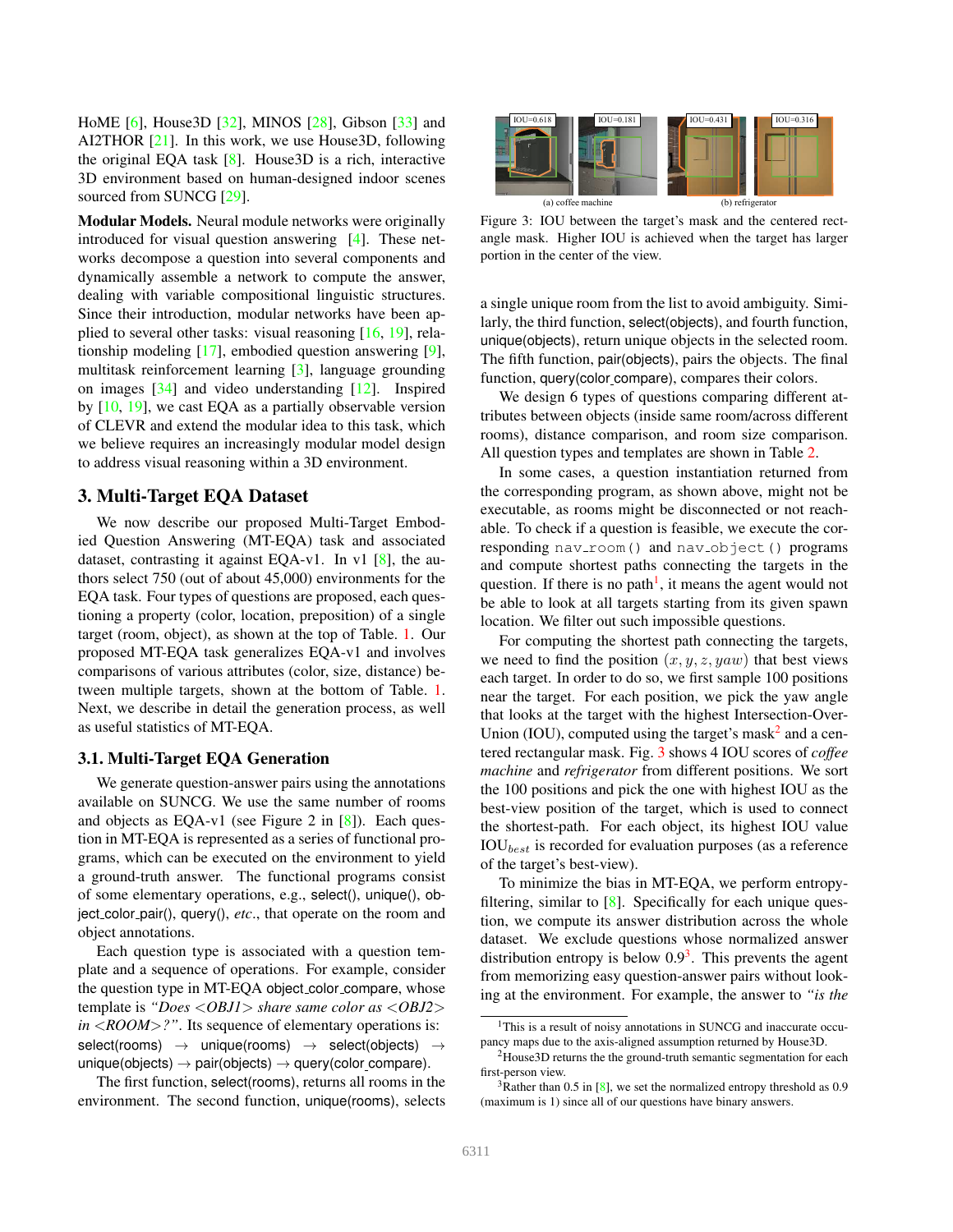|                                                                                 | Question Type               | Template                                                                                                                         |  |  |  |  |
|---------------------------------------------------------------------------------|-----------------------------|----------------------------------------------------------------------------------------------------------------------------------|--|--|--|--|
| S)                                                                              | location                    | "What room is the $\langle OBJ \rangle$ located in?"                                                                             |  |  |  |  |
|                                                                                 | color                       | "What color is the $\langle OBJ \rangle$ ?"                                                                                      |  |  |  |  |
|                                                                                 | color room                  | "What color is the $\langle OBJ \rangle$ in the $\langle ROOM \rangle$ ?"                                                        |  |  |  |  |
|                                                                                 | preposition                 | "What is $\langle on/above/below/next-to \rangle$ the $\langle OBJ \rangle$ in the $\langle ROOM \rangle$ ."                     |  |  |  |  |
|                                                                                 | object_color_compare_inroom | "Does $\langle OBJI \rangle$ share same color as $\langle OBJ2 \rangle$ in $\langle ROOM \rangle$ ?"                             |  |  |  |  |
|                                                                                 | object_color_compare_xroom  | "Does $\langle OBJI \rangle$ in $\langle ROOM1 \rangle$ share same color as $\langle OBJ2 \rangle$ in $\langle ROOM2 \rangle$ ?" |  |  |  |  |
|                                                                                 | object_size_compare_inroom  | "Is $\langle$ OBJ1 $\rangle$ bigger/smaller than $\langle$ OBJ2 $\rangle$ in $\langle$ ROOM $\rangle$ ?"                         |  |  |  |  |
| MT-EO <sub>4</sub>                                                              | object_size_compare_xroom   | "Is $\langle OBJ1 \rangle$ in $\langle ROOMI \rangle$ bigger/smaller than $\langle OBJ2 \rangle$ in $\langle ROOM2 \rangle$ ?"   |  |  |  |  |
|                                                                                 | object_dist_compare         | "Is $\langle OBJ1\rangle$ closer than/farther from $\langle OBJ2\rangle$ than $\langle OBJ3\rangle$ in $\langle ROOM\rangle$ ?"  |  |  |  |  |
|                                                                                 | room_size_compare           | "Is $\langle ROOMI \rangle$ bigger/smaller than $\langle ROOM2 \rangle$ in the house?"                                           |  |  |  |  |
| Table 1: Question types and the associated templates used in EQA-v1 and MT-EQA. |                             |                                                                                                                                  |  |  |  |  |

| <b>Ouestion Type</b> | <b>Functional Form</b>                                                                                                                                                 |
|----------------------|------------------------------------------------------------------------------------------------------------------------------------------------------------------------|
| object color compare | select(rooms) $\rightarrow$ unique(rooms) $\rightarrow$ select(objects) $\rightarrow$ unique(objects) $\rightarrow$ pair(objects) $\rightarrow$ query(color compare)   |
| object size compare  | select(rooms) $\rightarrow$ unique(rooms) $\rightarrow$ select(objects) $\rightarrow$ unique(objects) $\rightarrow$ pair(objects) $\rightarrow$ query(size compare)    |
| object dist compare  | select(rooms) $\rightarrow$ unique(rooms) $\rightarrow$ select(objects) $\rightarrow$ unique(objects) $\rightarrow$ triplet(objects) $\rightarrow$ query(dist compare) |
| room size compare    | select(rooms) $\rightarrow$ unique(rooms) $\rightarrow$ pair(rooms) $\rightarrow$ query(size compare)                                                                  |

Table 2: Functional forms of all question types in the MT-EQA dataset. Note that for each object color/size comparison question type, there exists two modes: inroom and xroom, depending on whether the two objects are in the same room or not. For example, object color compare xroom compares the color of two objects in two different rooms.

|                                             | random q-LSTM q-NN q-BoW "no" |  |  |
|---------------------------------------------|-------------------------------|--|--|
| Test Acc. (%) 49.44 48.24 53.74 49.22 53.28 |                               |  |  |
| $-11$ $-12$                                 |                               |  |  |

Table 3: EQA (test) accuracy using questions and priors.



Figure 4: Overview of MT-EQA dataset including split statistics and question type distribution.

*bed in the living room bigger than the cup in the kitchen?"* is always *Yes*. Such questions are excluded from our dataset. After the two filtering stages, the MT-EQA questions are both balanced and feasible.

In addition, we check if MT-EQA is easily addressed by question-only or prior-only baselines. For this, we evaluate four question-based models: (a) an LSTM-based questionto-answer model, (b) a nearest neighbor (NN) baseline that finds the NN question from the training set and uses its most frequent answer as the prediction, (c) a bag-of-words (BoW) model that encodes a question followed by a learned linear classifier to predict the answer and (d) a naive "no" only answer model, since "no" is the most frequent answer by a slight margin. Table. 3 shows the results. There exists very little bias on the "yes/no" distribution (53.28%), and all question-based models make close to random predictions. In comparison, and as we empirically show in Sec. 5, our results are far better than these baselines, indicating the necessity to explore the environment in order to answer the question. Besides, the results also address the concern in [1] where language-only models (BoW and NN) already form competitive baselines for EQA-v1. In MT-EQA, these baselines perform close to chance as a result of the balanced binary question-answer pairs in MT-EQA.

Overall, our MT-EQA dataset consists of 19,287 questions across 588 environments<sup>4</sup>, referring to a total of 61 unique object types in 8 unique room types. Fig. 4 shows the question type distribution. Approximately 32 questions are asked for each house on average, 209 at most and 1 at fewest. There are relatively fewer object size compare and room size compare questions as many frequently occurring comparisons are too easy to guess without exploring the environment and thus fail the entropy filtering. We will release the MT-EQA dataset and the generation pipeline.

### 4. Model

Our model is composed of 4 modules: the question-toprogram generator, the navigator, the controller, and the VQA module. We describe these modules in detail.

#### 4.1. Program Generator

The program generator takes the question as input and generates sequential programs for execution. We define

<sup>4</sup>The 588 environments are subset of EQA-v1's. Some environments are discarded due to entropy filtering and unavailable paths.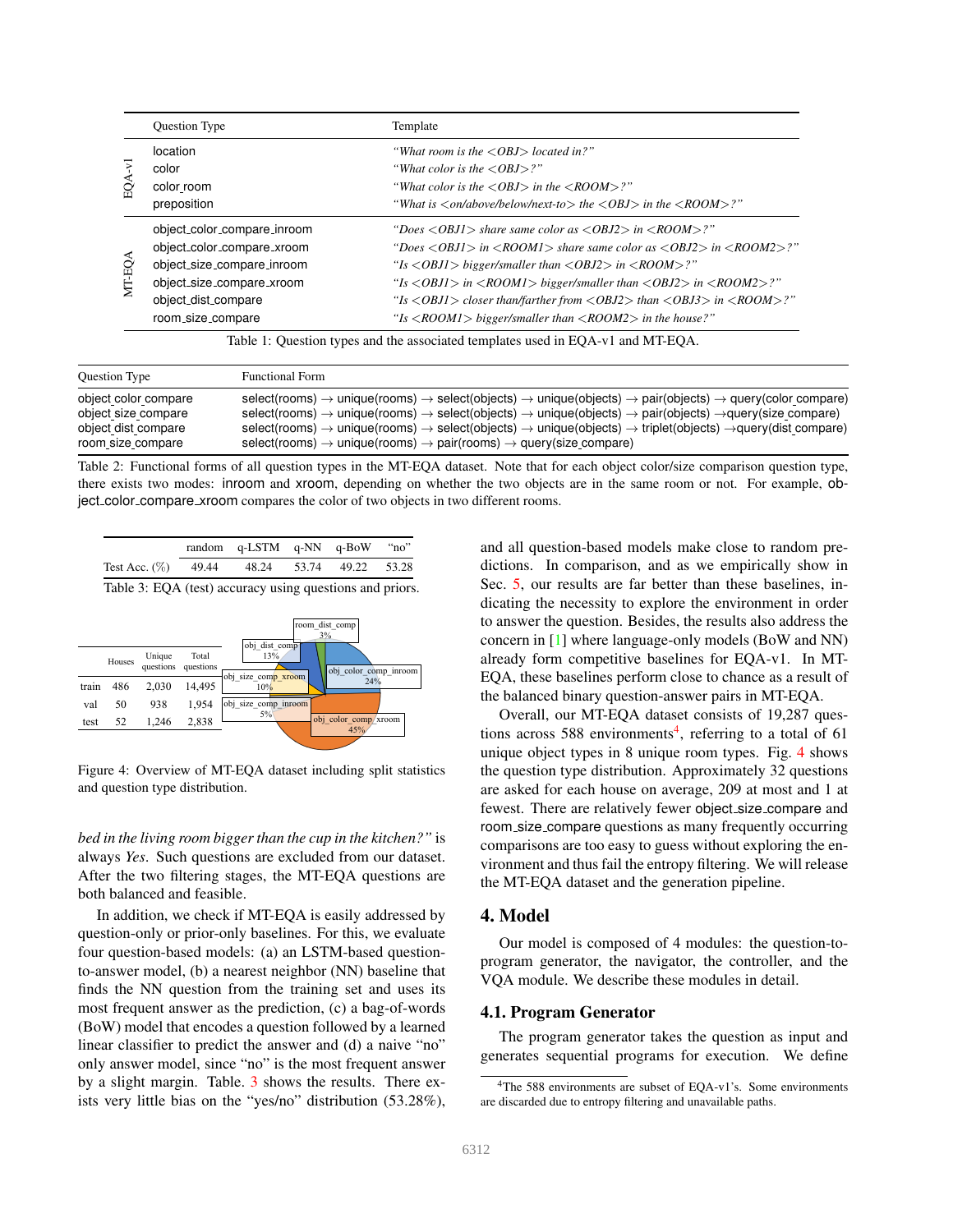

Figure 5: Model architecture: our model is composed of a program generator, a navigator, a controller, and a VQA module.

1) nav<sub>-object</sub>(phrase) 2) nav-room(phrase) 3) query(color / size / room size) 4) equal color() 5) object size compare(bigger / smaller) 6) object dist compare(farther / closer) 7) room size compare(bigger / smaller)

Table 4: MT-EQA executable programs.

7 types of executable programs for the MT-EQA task in Table. 4. For example, *"Is the bathtub the same color as the sink in the bathroom?"* is decomposed into a series of sequential sub-programs: nav\_room(bathroom)  $\rightarrow$  nav-object(bathtub)  $\rightarrow$  query-color()  $\rightarrow$  nav-object(sink)  $\rightarrow$  query-color() equal\_color(). Similar to CLEVR [18], the question programs are automatically generated in a templated manner (Table. 2), making sub-component decomposition (converting questions back to programs) simple (Table. 4). We use template-based rules by selecting and filling in the arguments in Table. 4 to generate the programs (which is always accurate). While a neural model could also be applied, a learned program generator is not the focus of our work.

#### 4.2. Navigator

The navigator executes the  $nav\_room()$  and nav<sub>-Object</sub>() programs. As shown in Fig. 6(a), we use an LSTM as our core component. At each time step, the LSTM takes as inputs the current egocentric (firstperson view) image, an encoding of the target phrase (*e.g*. "bathtub" if the program is nav-object (bathtub)), and the previous action, in order to predict the next action.

The navigator uses a CNN feature extractor that takes a 224x224 RGB image returned from the House3D renderer, and transforms it into a visual feature, which is then fed into



the LSTM. Similar to  $[8]$ , the CNN is pre-trained under a multi-task framework consisting of three tasks: RGB-value reconstruction, semantic segmentation, and depth estimation. Thus, the extracted feature contains rich information about the scene's appearance, content, and geometry (objects, color, texture, shape, and depth). In addition to the visual feature, the LSTM is presented with two additional inputs. The first is the target embedding, where we use the average embedding of GloVE vectors [25] over words describing the target. The second is previous action, which is in the form of a look-up from an action embedding matrix.

We want to note the different perceptual skills required for room and object navigation: Room navigation relies on understanding the overall scene and finding crossroom paths (entry/exit), while object navigation requires localizing the target object within a room and finding a path to reach it. To capture the difference, we implement two separate navigation modules,  $nav\_room()$  and nav<sub>-object</sub>() respectively. These two modules share same architecture but are trained separately for different targets.

In MT-EQA, the action space for navigation consists of 3 action types: turning left (30 degrees), turning right (30 degrees), and moving forward. This is almost the same as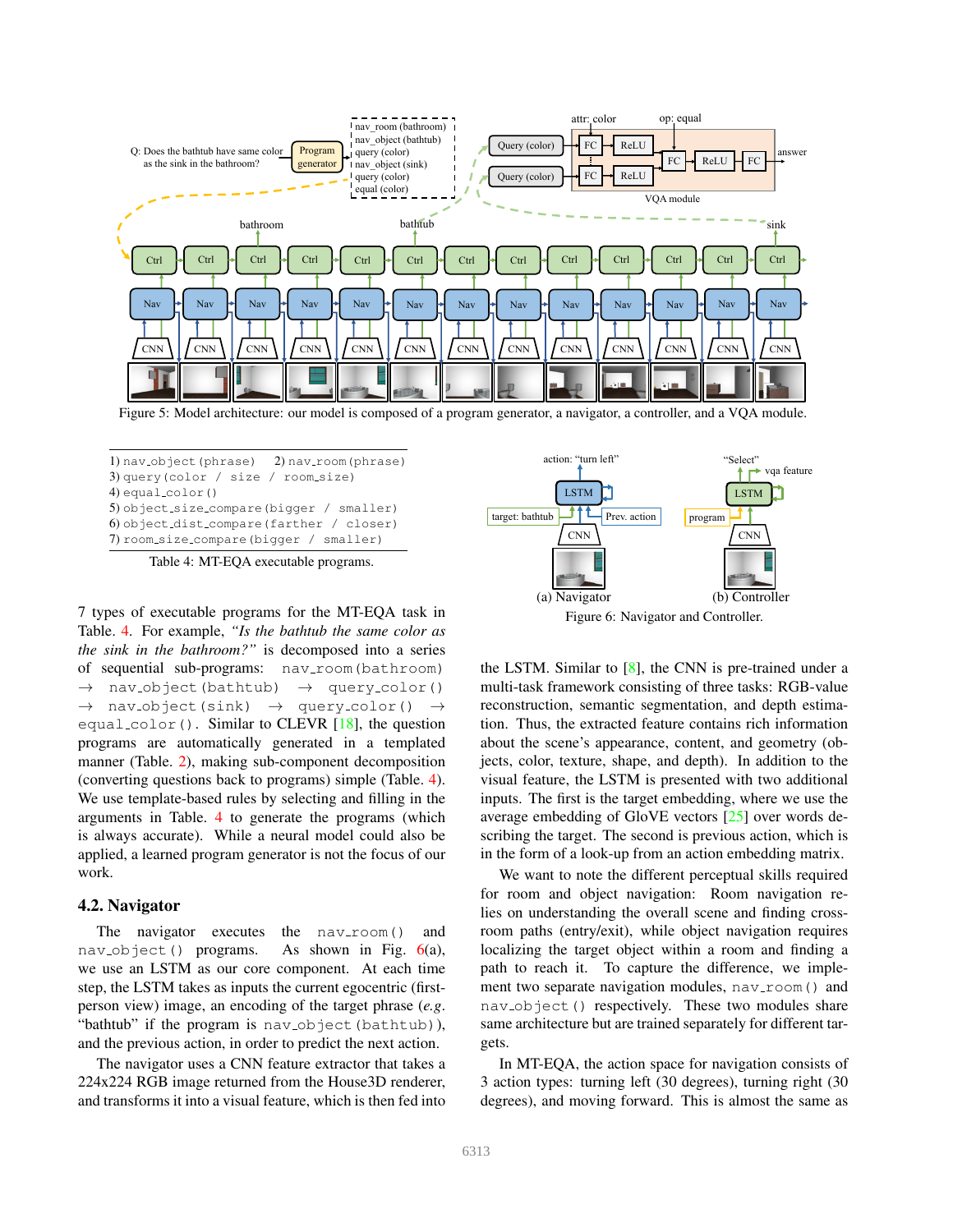EQA-v1 [8], except we use larger turning angles – as our navigation paths are much longer due to the multi-target setting. We find that this change reduces the number of actions required for navigation, leading to easier training.

### 4.3. Controller

The controller is the central module in our model, as it connects all of the other modules by: 1) creating a plan from the program generator, 2) collecting the necessary observations from the navigator, and 3) invoking the VQA module.

Fig. 6 (b) shows the controller, whose key component is another LSTM. Consider the question *"Does the bathtub have same color as the sink in the bathroom?"* with part of its program as example – nav-room(bathroom)  $\rightarrow$ nav\_object(bathtub). The controller starts by calling the room navigator to look for "bathroom". During navigation, the controller keeps track of the first-person views, looking for the target. Particularly, it extracts the features via CNN which are then fused with the target embedding as input to the LSTM. The controller predicts SELECT if the target is found, stopping the current navigator, in our example nav-room (bathroom), and starting execution of the next program, nav\_object (bathtub).

Finally, after the object target "bathtub" has been found, the next program  $-$  query color(), is executed. The controller extracts attribute features from the first-person view containing the target. In all, there are three attribute types in MT-EQA - object's color, object's size, and room's size. Again, we treat object and room differently in our model. For object-specific attributes, we use the hidden state of the controller at the location where SELECT was predicted. This state should contain semantic information for the target, as it is where the controller is confident the target is located. For room-specific attributes, the controller collects a panorama by asking the navigator to rotate 360 degrees (by performing 12 turning-right actions) at the location where SELECT is predicted. The CNN features from this panorama view are concatenated as the representation.

During program execution by the controller, the extracted cues for all the targets are stored, and in the end they are used by the VQA module to predict the final answer.

### 4.4. VQA Module

The final task requires comparative reasoning, *e.g*., object size compare(bigger), equal color(), *etc*. When the controller has gathered all of the targets for comparison, it invokes the VQA module. As shown in top-right of Fig. 5, the VQA module embeds the stored features of multiple targets into the question-attribute space, using a FC layer followed by ReLU. The transformed features are then concatenated and fed into another FC+ReLU which is conditioned on the comparison operator (equal, bigger than, smaller than, *etc*.). The output is a binary prediction (yes/no) for that attribute comparison. We call it compositional VQA (cVQA). The cVQA module in Fig. 5 depicts a two-input comparison as an example, but our cVQA module also extends to three inputs, for questions like *"Is the refrigerator closer to the coffee machine than the microwave?"*.

### 4.5. Training

Training follows a two-stage approach: First, the full model is trained using Imitation Learning (IL); Second, the navigator is further fine-tuned with Reinforcement Learning (RL) using policy gradients.

First, we jointly train our full model using imitation learning. For imitation learning, we treat the shortest paths and the key positions containing the targets as our groundtruth labels for navigation and for the controller's SELECT classifier, respectively. The objective function consists of a navigation objective and a controller objective at every time step  $t$ , and a VQA objective at the final step. For the i-th question, let  $P_{i,t,a}^{nav}$  be action a's probability at time t,  $P_{i,t}^{sel}$ be the controller's SELECT probability at time t, and  $P_i^{\hat{v}q_a}$ be the answer probability from VQA, then we minimize the combined loss:

$$
L = L_{nav} + \alpha L_{ctrl} + \beta L_{vqa}
$$
  
= 
$$
- \sum_{i} \sum_{t} \sum_{a} y_{i,t,a}^{n} \log P_{i,t,a}^{nav}
$$
  
Cross-entropy on navigation action  

$$
- \alpha \sum_{i} \sum_{t} (y_{i,t}^{c} \log P_{i,t}^{sel} + (1 - y_{i,t}^{c}) \log(1 - P_{i,t}^{sel}))
$$
  
Binary cross-entropy on controller's SELECT  

$$
- \beta \sum_{i} (y_{i}^{v} \log P_{i}^{vqa} + (1 - y_{i}^{v}) \log(1 - P_{i}^{vqa})).
$$
  
Binary cross-entropy on VQA's answer

Subsequently, we use RL to fine-tune the room and object navigators.

We provide two types of reward signals to the navigators. The first is a dense reward, corresponding to the agent's progress toward the goal (positive if moving closer to the target and negative if moving away). This reward is measured by the distance change in the 2D bird-view distance space, clipped to lie within  $[-1.0, 1.0]$ . The second is a sparse reward that quantifies whether the agent is looking at the target object when the episode is terminated. For object targets, we compute  $IOU_T$  between the target's mask and the centered rectangle mask at termination. We use the best IOU score of the target  $IOU_{best}$  as reference and compute the ratio  $\frac{IOU_T}{IOU_{best}}$ . If the ratio is greater than 0.5, we set the reward to 1.0 otherwise -1.0. For room targets, we assign reward 0.2 to the agent if it is inside the target room at termination, otherwise -0.2.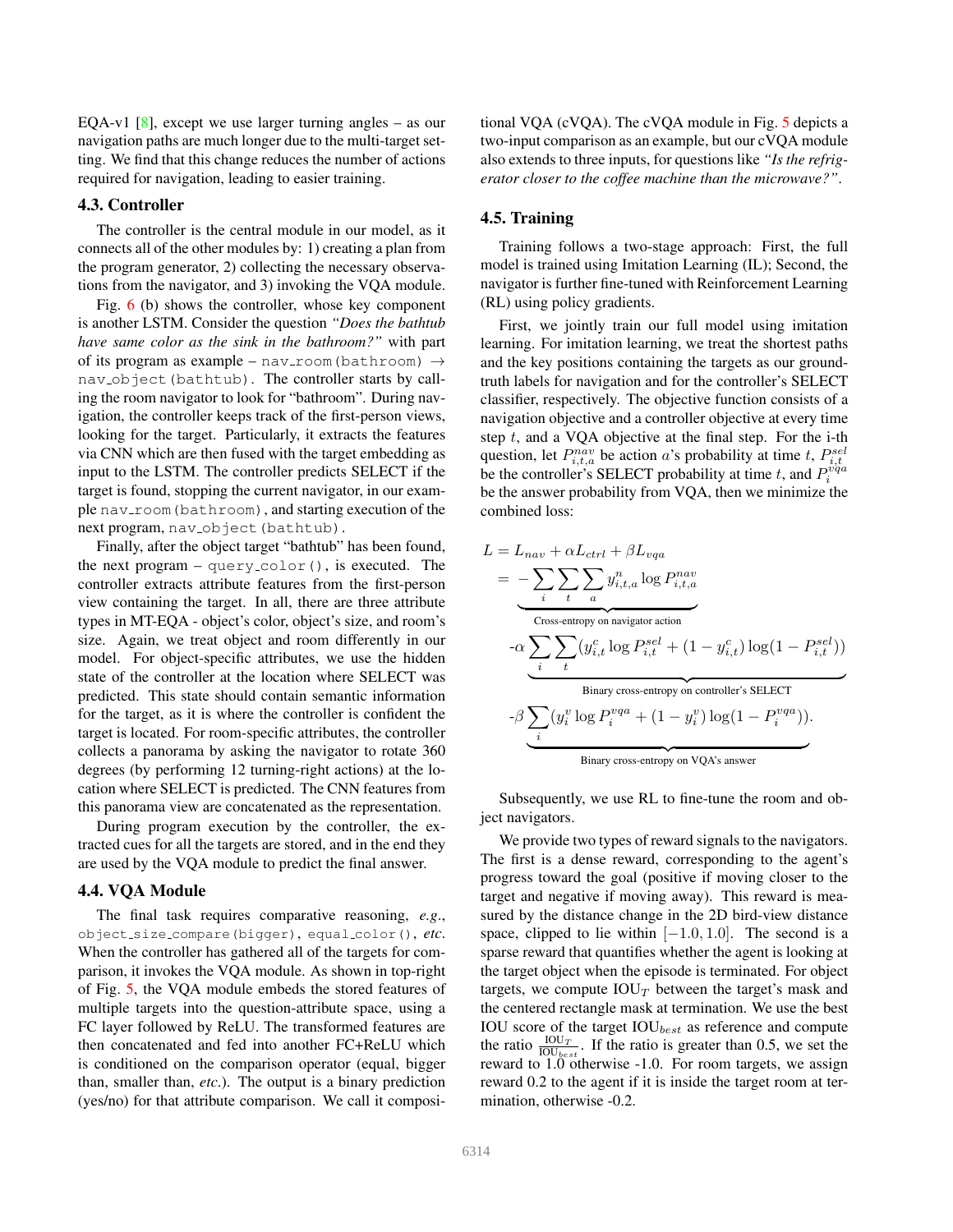|   |                   | <b>Object Navigation</b> |              |       |           | <b>Room Navigation</b>              |         |                |                     | EQA         |                   |             |                |
|---|-------------------|--------------------------|--------------|-------|-----------|-------------------------------------|---------|----------------|---------------------|-------------|-------------------|-------------|----------------|
|   |                   | $d_T$                    | $d_{\Delta}$ | $h_T$ | $IOU_T^r$ | $\%$ stop $_{\scriptscriptstyle O}$ | $\%r_T$ | $\%$ stop $_r$ | ep_len              | $\%_{easy}$ | $\%_{medium}$     | $\%_{hard}$ | $\%_{overall}$ |
| 1 | Nav+cVOA          | 5.41                     | $-0.64$      | 0.19  | 0.15      | 36                                  | 34      | 60             | 153.13              | 58.42       | 53.29             | 51.46       | 53.24          |
| 2 | Nav(RL)+cVOA      | 3.80                     | 0.10         | 0.33  | 0.30      | 46                                  | 40      | 62             | 144.80              | 67.57       | 55.91             | 53.28       | 57.40          |
| 3 | Nav+Ctrl+cVOA     | 5.25                     | $-0.56$      | 0.20  | 0.18      | 36                                  | 37      | 70             | 145.20              | 59.73       | 53.48             | 49.04       | 54.44          |
| 4 | Nav(RL)+Ctrl+cVQA | 3.60                     | 0.16         | 0.33  | 0.29      | 48                                  | 43      | 72             | 127.71              | 72.22       | 59.97             | 54.92       | 61.45          |
|   |                   | object_color_compare     |              |       |           |                                     |         |                |                     |             |                   |             |                |
|   |                   |                          |              |       |           |                                     |         |                |                     |             |                   |             |                |
|   |                   |                          |              |       |           | object_size_compare                 |         |                | object_dist_compare |             | room_size_compare |             | $\%_{overall}$ |
|   |                   | inroom                   |              | xroom |           | inroom                              | xroom   |                | inroom              |             | xroom             |             |                |
|   | Nav+cVOA          | 64.15                    |              | 52.47 |           | 57.85                               | 55.68   |                | 49.38               |             | 48.37             |             | 53.24          |
| 2 | $Nav(RL)+cVOA$    | 71.24                    |              | 53.92 |           | 74.38                               | 60.81   |                | 51.23               |             | 46.66             |             | 57.40          |
| 3 | Nav+Ctrl+cVOA     | 66.41                    |              | 52.65 |           | 57.85                               | 53.48   |                | 49.38               |             | 48.37             |             | 54.44          |

Table 6: EQA accuracy on each question type for different approaches.

|    |                                       | object_color_compare |       | object_size_compare |              | object_dist_compare | room_size_compare | $\%$ <sub>overall</sub> |
|----|---------------------------------------|----------------------|-------|---------------------|--------------|---------------------|-------------------|-------------------------|
|    |                                       | inroom               | xroom | inroom              | <b>xroom</b> | inroom              | xroom             |                         |
|    | [BestView] + attn-VOA (cnn)           | 71.16                | 59.56 | 65.29               | 65.93        | 58.64               | 49.74             | 60.50                   |
| 2  | [BestView] + cVQA (cnn)               | 82.92                | 72.70 | 80.99               | 83.88        | 69.75               | 64.32             | 74.14                   |
| 3  | [ShortestPath+BestView] + Ctrl + cVOA | 90.70                | 85.49 | 82.64               | 88.64        | 68.52               | 71.87             | 82.88                   |
| 4  | [ShortestPath] + seq-VOA              | 53.32                | 54.44 | 51.24               | 50.55        | 47.53               | 49.74             | 52.36                   |
| .5 | $[ShortestPath] + CtrI + cVOA$        | 76.09                | 69.11 | 75.21               | 79.49        | 64.20               | 61.23             | 69.77                   |

Table 7: EQA accuracy of different approaches on each question type in oracle setting (given shortest path or best-view images).

### 5. Experiments

In this section we describe our experimental results. Since MT-EQA is a complex task and our model is modular, we will show both the final results (QA accuracy) and the intermediate performance (for navigation). Specifically, we first describe our evaluation setup and metrics for MT-EQA. Then, we report the comparison of our model against several strong baselines. And finally, we analyze variants of our model and provide ablation results.

### 5.1. Evaluation Setup and Metrics

Spawn Location. MT-EQA questions involve multiple targets (rooms/objects) to be found. To prevent the agent from learning biases due to spawn location, we randomly select one of the mentioned targets as reference and spawn our agent 10 actions (typically 1.9 meters) away.

EQA Accuracy. We compute overall accuracy as well as accuracy for each of the 6 types of questions in our dataset. In addition, we also categorize question difficulty level into easy, medium, and hard by binning the ground-truth action length. Easy questions are those with fewer than 25 action steps along the shortest path, medium are those with 25- 70 actions, and hard are those with more than 70 actions. We report accuracy for each difficulty,  $\%_{easy}$ ,  $\%_{medium}$ ,  $\%_{hard}$ , as well as overall,  $\%_{overall}$ , in Table 5.

Navigation Accuracy. We also measure the navigation accuracy for both objects and rooms in MT-EQA. As each question involves several targets, the order of them being navigated matters. We consider the 'ground truth' ordering of targets for navigation as the order in which they are mentioned in the question, e.g., given *"Does the bathtub have same color as the sink?"*, the agent is trained and evaluated for visiting the "bathtub" first and then the "sink".

For each mentioned target object, we evaluate the agent's navigation performance by computing the distance to the target object at navigation termination,  $d_T$ , and change in distance to the target from initial spawned position to terminal position,  $d_{\Delta}$ . We also compute the stop ratio  $\% stop_o$ as in EQA-v1  $[8]$ . Additionally, we propose two new metrics based on the IOU of the target object at its termination. When the navigation is done, we compute the IOU of the target w.r.t a centered rectangular box (see Fig. 3 as example). The first metric is mean IOU ratio  $IOU_T^r =$  $\frac{1}{N}\sum_i \frac{{\rm IOU}_{T}(o_i)}{{\rm IOU}_{best}(o_i)}$  $\frac{100T(o_i)}{100_{best}(o_i)}$  where IOU<sub>best</sub>(o<sub>i</sub>) is the highest IOU score for object  $o_i$ . The second is hit accuracy  $h_T$  – we compute the percentage of the ratio  $IOU_T(o_i)/IOU_{best}(o_i)$ greater than 0.5, i.e.,  $h_T = \frac{1}{N} \sum_i ||\frac{I_{\text{OU}_T}(o_i)}{I_{\text{OU}_{best}(o_i)}} > 0.5||.$ Both metrics measure to what extent the agent is looking at the target at termination.

For each mentioned target room, we evaluate the agent's navigation by recording the percentage of agents terminating inside the target room  $\%r_T$  and the stop ratio  $\%stop_r$ .

For all the above metrics except for  $d_T$ , larger is better. Additionally, we report the overall number of action steps (episode length) executed for each question, i.e.,  $ep\_len$ .

### 5.2. EQA Results

Nav+Ctrl+cVQA is our full model, which is composed of a program generator, a navigator, a controller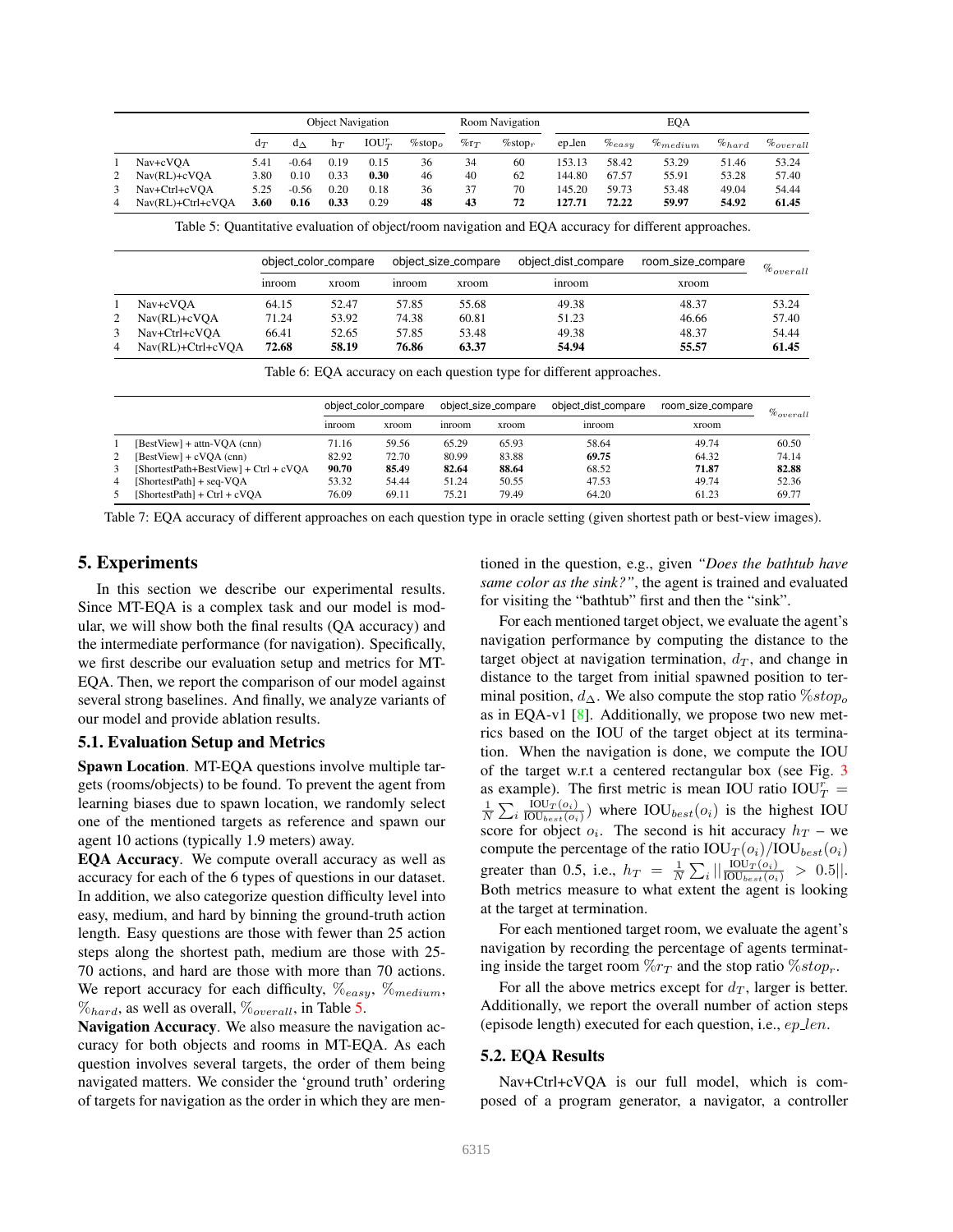and a comparative VQA module. Another variant of our model, the REINFORCE fine-tuned model is denoted as Nav(RL)+Ctrl+cVQA. We also train a simplified version of our full model, Nav+cVQA. which does not use a controller. For this model, we let the navigator predict termination whenever a target is detected, then feed its hidden states to the VQA model. The training details are similar to our full model for both IL and RL. We show comparisons of both navigation and EQA accuracy in Table. 5.

RL helps both navigation and EQA accuracies. Both object and room navigation performance are improved after RL finetuning. We notice without finetuning  $d_$  for both models (Row  $1 \& 3$ ) are negative, which means the agent has moved farther away from the target during navigation. After RL finetuning,  $d_{\Delta}$  jumps from  $-0.56$  to 0.16 (Row 3 & 4). The hit accuracy also improves from 20% to 33%, indicating that the RL-finetuned agent is more likely to find the target mentioned in the question. Episode lengths from the stronger navigators are shorter, indicating that better navigators find their target more quickly. And, higher EQA accuracy is also achieved with the help of RL finetuning (from 54.44% to 61.45%). After breaking down the EQA into different types, we observe the same trend in Table. 6 – our full model with RL far outperforms the others.

Controller is important. Comparing our full model (Row 4) to the one without a controller (Row 2), we notice that the former outperforms the latter across almost all the metrics. One possible reason is that the VQA task and navigation task are quite different, such that the features (hidden state) from the navigator cannot help improve the VQA module. On the contrary, our controller decouples the two tasks, letting the navigator and VQA module focus on their own roles.

Questions with shorter ground-truth path are easier. We observe that our agent is far better at dealing with easy questions than hard ones (72.22% over 54.92% in Table. 5 Row 4). One reason is that the targets mentioned in the easy questions, e.g., sink and toilet in *"Does the sink have same color as the toilet in the bathroom?"*, are typically closer to each other, thus are relatively easier to be explored, whereas questions like *"Is the kitchen bigger than the garage?"* requires a very long trajectory and the risk of missing one (kitchen or garage) is increased. The same observation is found in Table. 6, where we get higher accuracy for "inroom" questions than "cross-room" ones.

## 5.3. Oracle Comparisons

To better understand each module of our model, we run ablation studies. Table. 7 shows EQA accuracy of different approaches given the shortest paths or best-view frames. Our VQA module helps. We first compare the performance of our VQA module against an attention-based VQA. Given the best view of each target, we can directly

feed the features from those images to the VQA module,

using the CNN features instead of hidden states from controller side. The attention-based VQA architecture is similar to [8], which uses an LSTM to encode questions and then uses its representation to pool image features with attention. Comparing the two methods in Table. 7, Row 1 & 2, our VQA module achieves 13.64% higher accuracy. The benefit mainly comes from the decomposition of attribute representation and comparison in our VQA module.

Controller's features help. We compare the controller's features to raw CNN features for VQA. When given both shortest path and best-view position, we run our full model with these annotations and feed the hidden states from the controller's LSTM to our VQA model. As shown in Table. 7, Row 2 & 3, the controller's features are far better than raw CNN features, especially for object color compare and object size compare question types.

Controller's SELECT matters. Our controller predicts SELECT and extracts the features at that moment. One possible question is how important is this moment selection. To demonstrate its advantage, we trained another VQA module which uses a LSTM to encode the whole sequence of frames along the shortest path and uses its final hidden state to predict the answer, denoted as seq-VQA. The hypothesis is that the final hidden state might be able to encode all relevant information, as the LSTM has gone through the whole sequence of frames. Table. 7, Row 4, shows its results, which is nearly random. On the contrary, when controller is used to SELECT frames in Row 5, the results are far better. However, there is still much space for improvement. Comparing Table. 7, Row  $3 \& 5$ , the overall accuracy drops 13% when using features from the predicted SELECT instead of oracle moments, and 20% when using additional navigators (comparing Table. 7, Row 3, & Table. 6, Row 4), indicating the necessity of both accurate SELECT and navigation.

### 6. Conclusion

We proposed MT-EQA, extending the original EQA questions from a limited single-target setting to a more challenging multi-target setting, which requires the agent to perform comparative reasoning before answering questions. We collected a MT-EQA dataset as a test benchmark for the task, and validated its usefulness with simple baselines from just text or prior. We also proposed a new EQA model consisting of four modular components: a program generator, a navigator, a controller, and VQA module for MT-EQA. We experimentally demonstrated that our model significantly outperforms baselines on both question answering and navigation, and conducted detailed ablative analysis for each component in both the embodied and oracle settings.

Acknowledgements: We thank Abhishek Das, Devi Parikh and Marcus Rohrbach for helpful discussions. This work is supported by NSF Awards #1633295, 1562098, 1405822, and Facebook.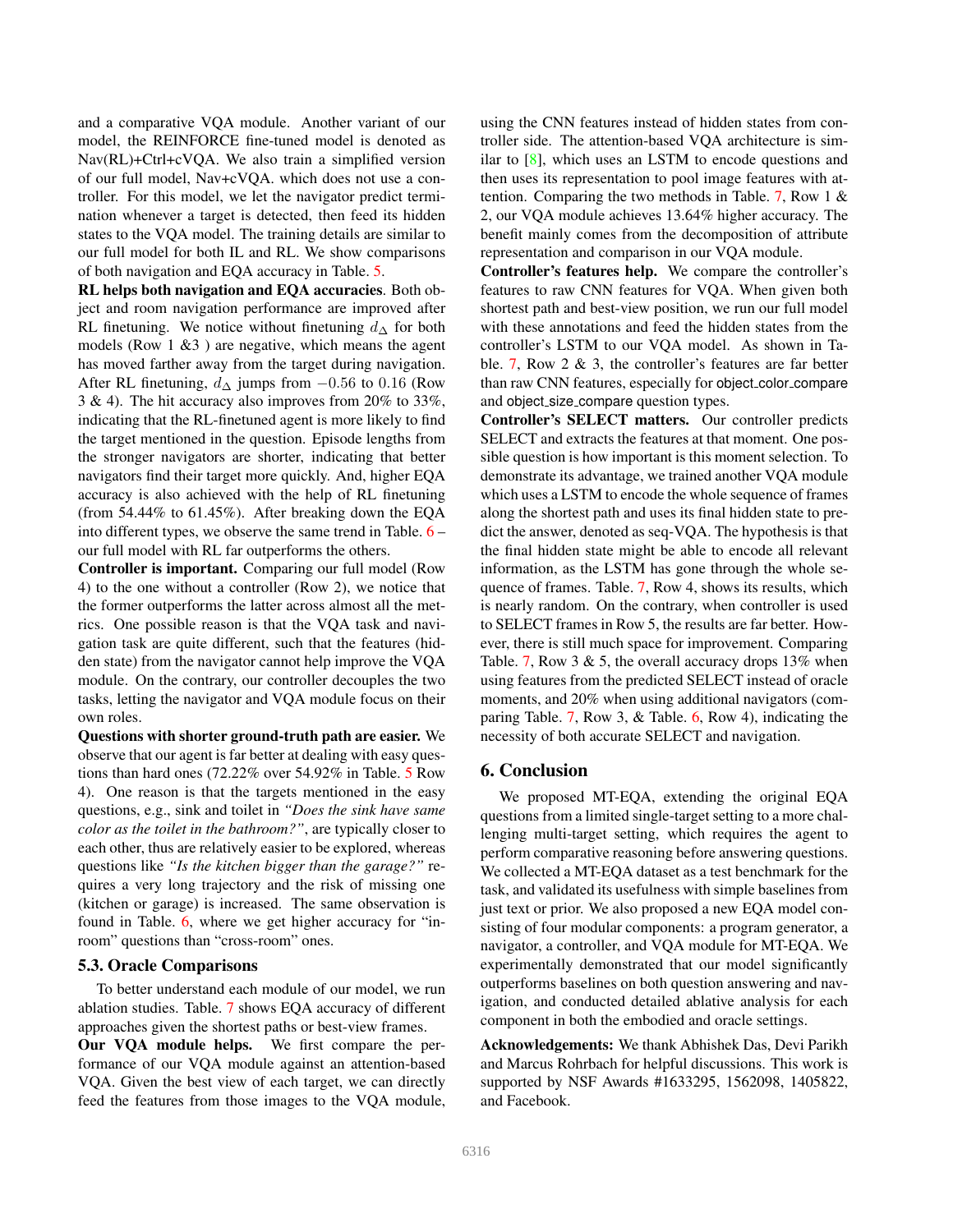## References

- [1] Ankesh Anand, Eugene Belilovsky, Kyle Kastner, Hugo Larochelle, and 1Aaron Courville. Blindfold baselines for embodied qa. *arXiv preprint arXiv:1811.05013*, 2018. 4
- [2] Peter Anderson, Qi Wu, Damien Teney, Jake Bruce, Mark Johnson, Niko Sünderhauf, Ian Reid, Stephen Gould, and Anton van den Hengel. Vision-and-language navigation: Interpreting visually-grounded navigation instructions in real environments. In *CVPR*, 2018. 1, 2
- [3] Jacob Andreas, Dan Klein, and Sergey Levine. Modular multitask reinforcement learning with policy sketches. *ICML*, 2017. 3
- [4] Jacob Andreas, Marcus Rohrbach, Trevor Darrell, and Dan Klein. Neural module networks. In *CVPR*, 2016. 2, 3
- [5] Charles Beattie, Joel Z Leibo, Denis Teplyashin, Tom Ward, Marcus Wainwright, Heinrich Küttler, Andrew Lefrancq, Simon Green, Víctor Valdés, Amir Sadik, et al. Deepmind lab. *arXiv preprint arXiv:1612.03801*, 2016. 2
- [6] Simon Brodeur, Ethan Perez, Ankesh Anand, Florian Golemo, Luca Celotti, Florian Strub, Jean Rouat, Hugo Larochelle, and Aaron Courville. Home: A household multimodal environment. *arXiv preprint arXiv:1711.11017*, 2017. 1, 3
- [7] Devendra Singh Chaplot, Kanthashree Mysore Sathyendra, Rama Kumar Pasumarthi, Dheeraj Rajagopal, and Ruslan Salakhutdinov. Gated-attention architectures for taskoriented language grounding. In *AAAI*, 2018. 1, 2
- [8] Abhishek Das, Samyak Datta, Georgia Gkioxari, Stefan Lee, Devi Parikh, and Dhruv Batra. Embodied question answering. *CVPR*, 2018. 1, 2, 3, 5, 6, 7, 8
- [9] Abhishek Das, Georgia Gkioxari, Stefan Lee, Devi Parikh, and Dhruv Batra. Neural Modular Control for Embodied Question Answering. *CoRL*, 2018. 3
- [10] Abhishek Das, Georgia Gkioxari, Stefan Lee, Devi Parikh, and Dhruv Batra. Neural modular control for embodied question answering. *arXiv preprint arXiv:1810.11181*, 2018. 3
- [11] Abhinav Gupta Dhiraj Gandhi, Lerrel Pinto. Learning to fly by crashing. *IROS*, 2017. 2
- [12] Li Fei-Fei and Juan Carlos Niebles. Temporal modular networks for retrieving complex compositional activities in videos. In *ECCV*, 2018. 3
- [13] Daniel Gordon, Aniruddha Kembhavi, Mohammad Rastegari, Joseph Redmon, Dieter Fox, and Ali Farhadi. Iqa: Visual question answering in interactive environments. In *CVPR*, 2018. 2
- [14] Saurabh Gupta, James Davidson, Sergey Levine, Rahul Sukthankar, and Jitendra Malik. Cognitive mapping and planning for visual navigation. In *CVPR*, 2017. 1, 2
- [15] Kaiming He, Xiangyu Zhang, Shaoqing Ren, and Jian Sun. Deep residual learning for image recognition. In *CVPR*, 2016. 2
- [16] Ronghang Hu, Jacob Andreas, Marcus Rohrbach, Trevor Darrell, and Kate Saenko. Learning to reason: End-to-end module networks for visual question answering. *ICCV*, 2017. 3
- [17] Ronghang Hu, Marcus Rohrbacnh, Jacob Andreas, Trevor Darrell, and Kate Saenko. Modeling relationship in referential expressions with compositional modular networks. In *CVPR*, 2017. 3
- [18] Justin Johnson, Bharath Hariharan, Laurens van der Maaten, Li Fei-Fei, C Lawrence Zitnick, and Ross Girshick. Clevr: A diagnostic dataset for compositional language and elementary visual reasoning. In *CVPR*, 2017. 2, 5
- [19] Justin Johnson, Bharath Hariharan, Laurens van der Maaten, Judy Hoffman, Li Fei-Fei, C Lawrence Zitnick, and Ross Girshick. Inferring and executing programs for visual reasoning. *ICCV*, 2017. 3
- [20] Michał Kempka, Marek Wydmuch, Grzegorz Runc, Jakub Toczek, and Wojciech Jaskowski. Vizdoom: A doom-based ´ ai research platform for visual reinforcement learning. In *Computational Intelligence and Games (CIG), 2016 IEEE Conference on*, 2016. 1, 2
- [21] Eric Kolve, Roozbeh Mottaghi, Daniel Gordon, Yuke Zhu, Abhinav Gupta, and Ali Farhadi. Ai2-thor: An interactive 3d environment for visual ai. *arXiv preprint arXiv:1712.05474*, 2017. 1, 3
- [22] Alex Krizhevsky, Ilya Sutskever, and Geoffrey E Hinton. Imagenet classification with deep convolutional neural networks. In *NIPS*, 2012. 2
- [23] Sergey Levine, Chelsea Finn, Trevor Darrell, and Pieter Abbeel. End-to-end training of deep visuomotor policies. *JMLR*, 2016. 2
- [24] Tsung-Yi Lin, Michael Maire, Serge Belongie, James Hays, Pietro Perona, Deva Ramanan, Piotr Dollár, and C Lawrence Zitnick. Microsoft COCO: Common objects in context. In *ECCV*, 2014. 2
- [25] Jeffrey Pennington, Richard Socher, and Christopher Manning. Glove: Global vectors for word representation. In *EMNLP*, 2014. 5
- [26] Olga Russakovsky, Jia Deng, Hao Su, Jonathan Krause, Sanjeev Satheesh, Sean Ma, Zhiheng Huang, Andrej Karpathy, Aditya Khosla, Michael Bernstein, Alexander C. Berg, and Li Fei-Fei. ImageNet Large Scale Visual Recognition Challenge. 2015. 2
- [27] Fereshteh Sadeghi and Sergey Levine. CAD2RL: Real single-image flight without a single real image. *RSS*, 2017.  $\mathcal{D}$
- [28] Manolis Savva, Angel X. Chang, Alexey Dosovitskiy, Thomas Funkhouser, and Vladlen Koltun. MINOS: Multimodal indoor simulator for navigation in complex environments. *arXiv:1712.03931*, 2017. 1, 3
- [29] Shuran Song, Fisher Yu, Andy Zeng, Angel X Chang, Manolis Savva, and Thomas Funkhouser. Semantic scene completion from a single depth image. In *CVPR*, 2017. 3
- [30] Gabriel Synnaeve, Nantas Nardelli, Alex Auvolat, Soumith Chintala, Timothée Lacroix, Zeming Lin, Florian Richoux, and Nicolas Usunier. Torchcraft: a library for machine learning research on real-time strategy games. *arXiv preprint arXiv:1611.00625*, 2016. 2
- [31] Christian Szegedy, Wei Liu, Yangqing Jia, Pierre Sermanet, Scott Reed, Dragomir Anguelov, Dumitru Erhan, Vincent Vanhoucke, and Andrew Rabinovich. Going deeper with convolutions. In *CVPR*, 2015. 2